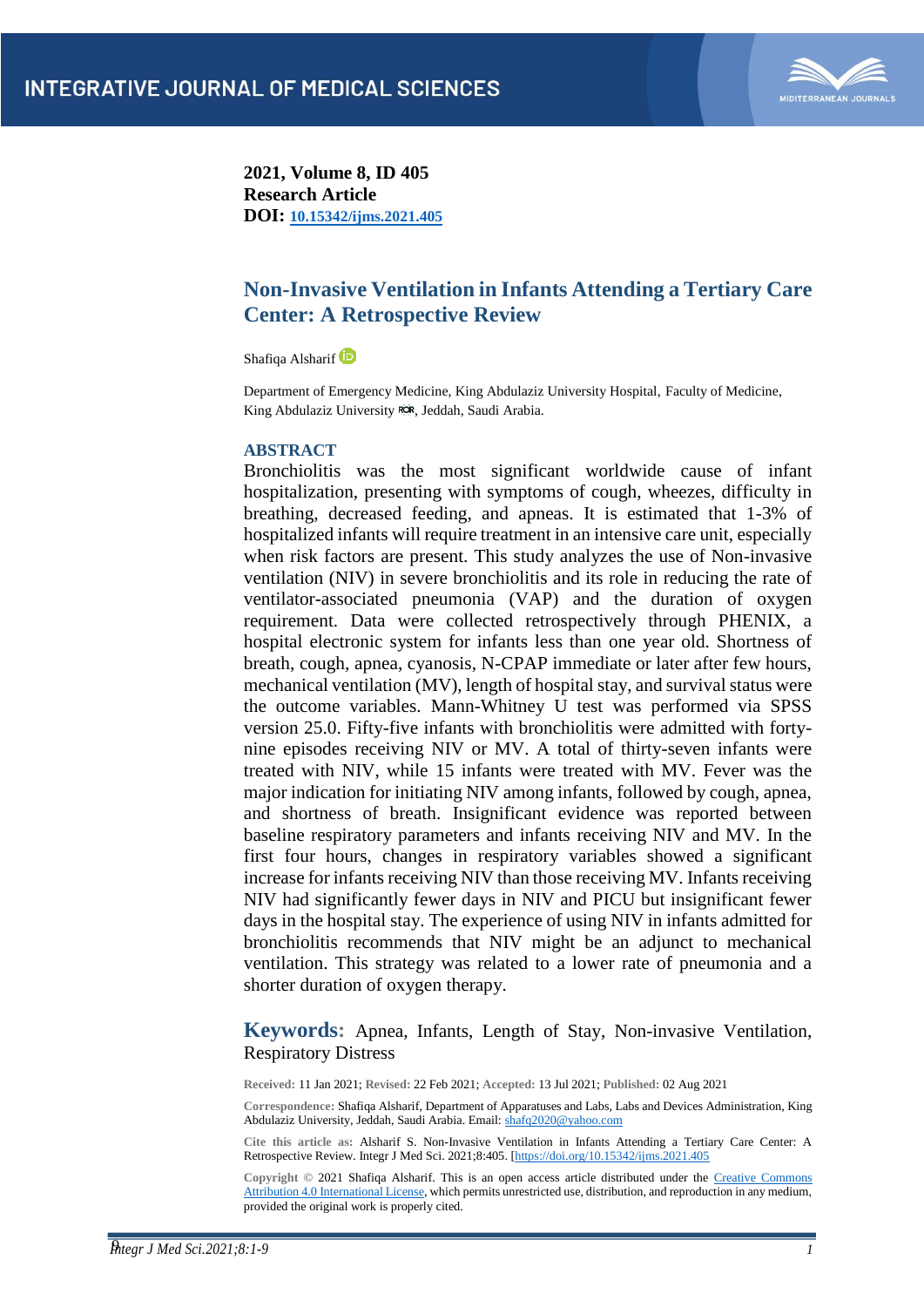## **INTRODUCTION**

Acute respiratory failure is accountable for 4.25 million deaths globally from influenza, pneumonia, respiratory syncytial virus and is the predominant cause of mortality in low and middle-income countries [1]. Bronchiolitis elevates the cause of infants' hospitalization across the world, specifically in Europe and North America [2-6]. Approximately 7% of bronchiolitis admissions need intensive care for ventilator support in the United Kingdom [7]. Respiratory failure has been reported in one-third of unplanned infant admissions to pediatric intensive care units (PICUs), majorly because of bronchiolitis. These admissions need a prolonged hospital stay and invasive mechanical ventilation [8]. The need to develop effective and safe alternatives to PICU admission and invasive ventilation is acute in countries with no retrieval infrastructure [9]. On the contrary, none of the interventions is supported by robust evidence of advantage for clinically significant findings commonly used for infants admitted with bronchiolitis, making this a subject of debate for future studies [10]. In particular, intensive respiratory is an intervention with identified complications in infants that occurred through invasive mechanical ventilation. The use of non-invasive ventilation (NIV) in pediatric acute respiratory failure of variable outcomes has been supported in a study [11]. Despite the fact that clinical approval is not universal and published best practice guidelines are not easily accessible, evidence suggests an increased usage of non-invasive ventilation in bronchiolitis [12]. Continuous positive airway pressure (CPAP) has been used differently since the 1970s. While in the year 2000, other non-invasive modalities were also introduced [13].

In this retrospective study, the use of NIV decreased the rate of ventilator-associated pneumonia and reduced the duration of oxygen requirement without prolonging the hospital stay. The objective was to analyze the use of NIV in severe bronchiolitis and its role in decreasing the rate of ventilator-associated pneumonia (VAP) and reducing the duration of oxygen requirement, therefore, shortening the hospital stay. The secondary outcome was to evaluate the final diagnoses, which will be based mostly on lower respiratory tract infections in infants and the mortality rate if the infants survived or died.

During the period of last two years, which was named as the period of NIV, the attending physicians were encouraged to use NIV as the primary ventilation support strategy when the infants required ventilator support, and the aim is to analyze the feasibility and efficacy of this strategy starting from the pediatric emergency department. Moreover, to show more evidence as well as predict process success.

#### **METHODS**

A retrospective review was conducted for infants who received NIV and invasive ventilation for bronchiolitis from January 2016 to July 2017. The data was retrieved from the hospital electronic system (PHENIX) after receiving the ethical approval committee to initiate the work. The data were gathered for all infants with one year and less who came to the pediatric emergency department with lower respiratory symptoms. All infants had a daily medical review at least twice a day at handover ward rounds. Patient observations included respiratory rate, oxygen saturation recordings, inspired oxygen concentration, continuous positive airway pressure (CPAP), and hourly heart rate as charted by nursing staff.

This study has also collected data for shortness of breath (SOB), cough, Apnea, cyanosis to the symptoms, cause of ARF, the severity of dyspnea, the BROSJOD score for bronchiolitis, and measurement of ARF before treatment using the Wood-Downes score for asthma. The study has collected data for infants who require N-CPAP immediately or later after few hours. The study has also collected data for infants who required mechanical ventilation (MV) from the start as they were very sick or required MV after failed to improve the N-CPAP. The final outcome was followed from the electronic files of the patients who with the length of hospital stay, survival, or died. Length of hospitalization was reviewed and should be correlated with early initiation of N-CPAP to the infants.

The hospital record of infants was then cross-checked to confirm agreement with the coded diagnosis or where bronchiolitis was not coded. However, none of the observations were missed related to symptoms attributed to bronchiolitis for patients receiving NIV. All infants were included who received NIV and/or invasive ventilation for bronchiolitis. Diagnostic criteria were based on clinical features of auscultation findings of bilateral crackles, a history of cough, and/or wheeze, with supporting chest X-ray findings of hyperinflation. For respiratory viruses, all infants underwent nasopharyngeal aspirate investigation.

The indication of NIV/CPAP was noted when the patient had severe or moderate dyspnea or if apneas were reported. Some particular contraindications were included for avoiding complications throughout transport. NIV or CPAP was excluded too when the stabilization time was anticipated to be greater than the transport duration. NIV failure was explained as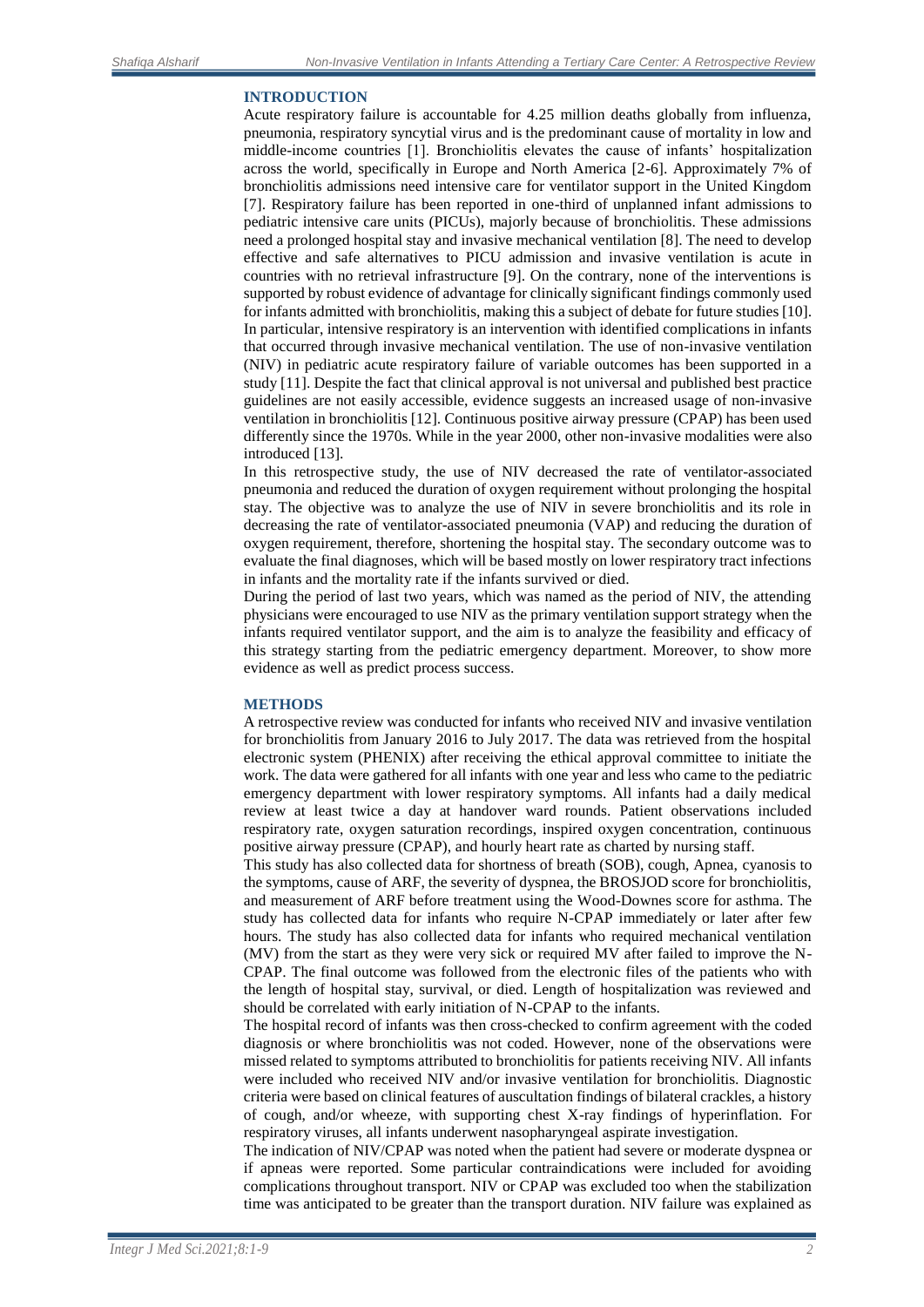the requirement for removing the NIV initiated by the transport team due to lack of appropriate trigger, the requirement for intubation because of disease progression, and inadequate subject interfaces.

Two different ventilators were provided for non-invasive support: the Crossvent 2 (Bio-Med Devices, Guilford, Connecticut) or the Oxylog 3000 (Dra¨ger Medical, Lu¨- beck, Germany). CPAP values varied between 5 and 10 cm H2O pressure; NIV included maximum expiratory positive airway pressure of 5-8 cm H2O with inspiratory positive airway pressure of 18 cm H2O.

Criteria for severity for additional respiratory support include exhaustion secondary to increased work of breathing, apnea or irregular respiratory effort, and refractory hypoxia [14]. In addition, hypercarbia with acidosis defined as pH <7.25 and  $PCO2 \geq 84$  mm Hg were included for bronchiolitis. CPAP was included in NIV modes via a nasal mask or nasal prongs, either variable or pre-set for accomplishing levels between 4-6 cms H2O. Extrathoracic negative pressure ventilation was also included through biphasic cuirass ventilation [15].

Inspired helium-oxygen mixture (Heliox, BOC, Guilford, UK) was provided in combination with biphasic cuirass ventilation or CPAP as rescue therapy. CPAP via a nasal mask or nasal prongs either pre-set for achieving levels between 4-6 cms H2O were included in NIV modes (Infant Flow1 System, Viasys Healthcare Inc, CA) or variable level (Infant Flow1 Advance System, Viasys; and AutosetTM, Resmed, Sydney, Australia); and extra-thoracic negative pressure ventilation via biphasic cuirass ventilation (RTXTM, Medivent, London, UK). A respiratory backup rate was provided by variable level CPAP and biphasic cuirass ventilation.

Gender, age, and weight at admission, chronic lung disease, immune deficiency or congenital cardiac disease, clinical presentation, status on initiation of ventilation, recorded methylxanthine use, nasopharyngeal aspirate results and history of prematurity were included as information from patient case notes via a standardized data collection instrument. Evidence of bacterial co-infection was noted, which includes radiological signs, clinical signs, white blood cell count  $> 20$  X 109/L, C-reactive protein  $> 50$  mg/L, and positive bacterial cultures. Outcome data had a non-invasive start in ER immediately. Invasive started 1-4 hours, invasive started after >24 hours, duration of invasive in days, MV after CPAP, PICU stay, and total hospital stay (HS) in days.

Details of complications included: increased oral or nasopharyngeal secretions, pneumothorax, interface issues such as nasal cannulae or tube, leak or skin complications, mask intolerance, aspiration of gastric contents, gastric distension, elevated inflammation markers, and new growth in sputum with chest X-ray modifications, and any issues leading to sedation if administered.

Using SPSS 25 (Chicago, IL), was conducted Statistical data. Differences between the three groups (responders, non-responders, and mechanical ventilation from the start) were examined using the Kruskal-Wallis test. Differences between the two groups (Survived and died) were investigated using the Mann-Whitney U test. Fisher's exact test was used for comparisons between two groups for data with contingency tables, indicating expected cell counts of <5. Two-tailed tests were used throughout with P-values of 0.05.

#### **RESULTS**

Fifty-five infants with bronchiolitis were admitted to the hospital over the period of 18 months. Forty-nine episodes were identified in 55 patients who received either NIV or mechanical ventilation. All episodes for severity and respiratory support have fulfilled formal criteria. In total, 55 patients were treated with NIV, out of which 37 infants required non-invasive ventilation in ER and 15 infants required mechanical ventilation.

Figure 1 shows diagnosis status and reported bronchiolitis among majority of the infants (n  $= 14$ ), followed by pneumonia (n = 7), sepsis (n = 7), pneumonia and other respiratory disorders ( $n = 5$ ), and bronchopneumonia ( $n = 4$ ).

Table 1 summarizes and admission characteristics. The female to male ratio was 1.04:1, which shows that female infants were majorly admitted to the hospital. The mean age at the time of admission was  $4.378 \pm 3.1796$  months. The majority of the infants were classified as full-term (92.7%), while only four infants were classified as preterm (7.3%). Indications for initiating NIV were fever (n = 37, 67.3%), cough (n = 37, 67.3%), apnea (n = 39, 70.9%), and shortness of breath ( $n = 41, 74.5\%$ ). Mechanical ventilation was provided to 8 infants (14.5%) after CPAP; whereas, non-invasive ventilation was majorly provided to infants in ER (67.3%).

Table 2 summarizes the data for baseline respiratory parameters for responders, nonresponders, and mechanically ventilated from the initial presentation. Responders and non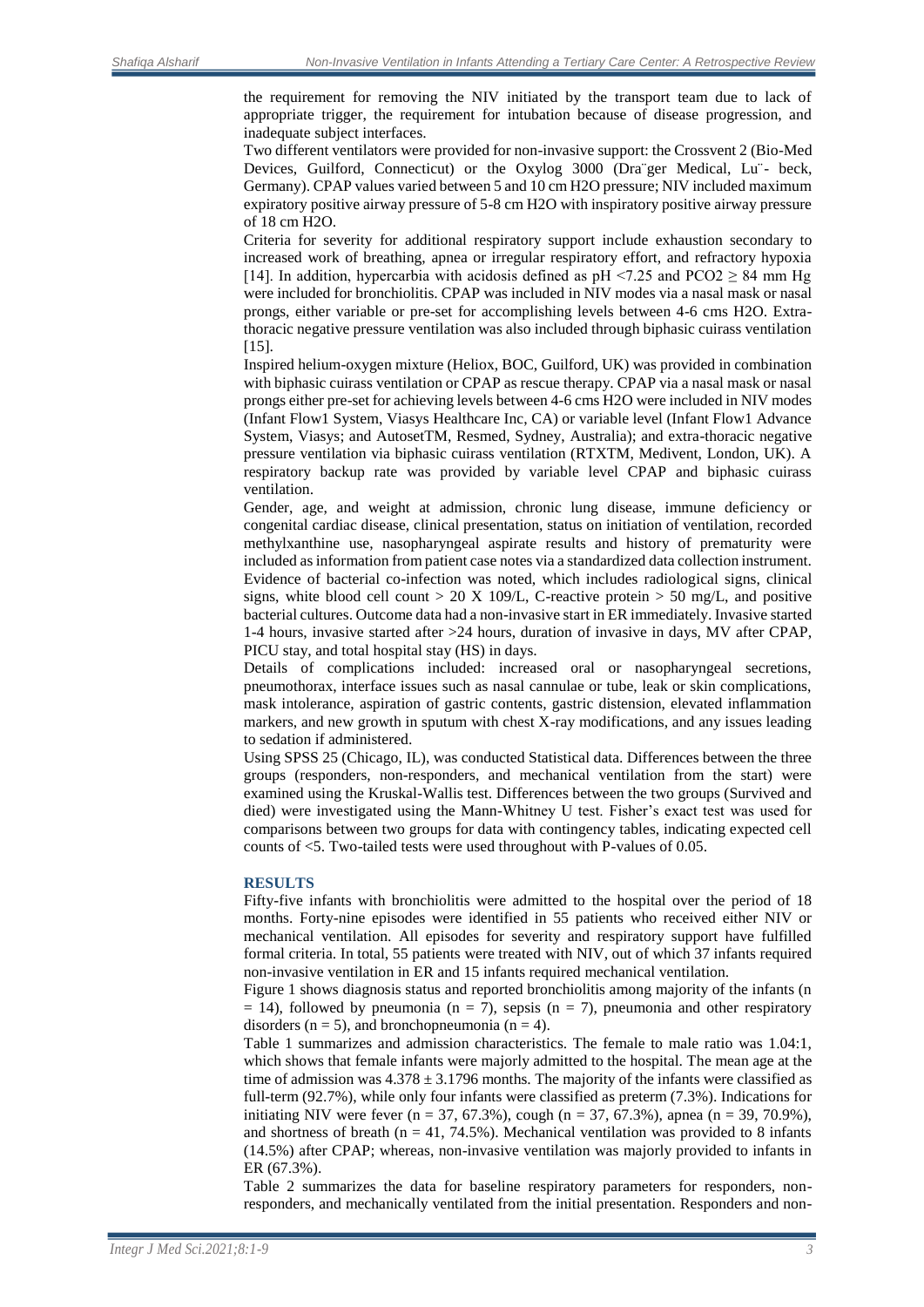responders had the highest rates of PH but did not reach any significance. Similarly, responders and those mechanically ventilated had the highest rates of PCO3 but did not reach any significance. Responders and mechanically ventilated cases had the highest rates in HCO3 and base excess but did not reach any significance, respectively.



**Figure 1:** Diagnosis Status.

Table 3 shows changes in respiratory variables in the first four hours from pre-ventilation to 1 and 4 hrs after initiation of ventilation. The non-responders showed significant increase in PH, PCO3, and HCO3 as compared to responders and mechanically ventilated, but did not reach to any significance.

Table 4 shows short-term outcomes and compared them with the survival status. It was observed that those patients who managed on NIV had significantly more days in noninvasive than patients who died  $(P = 0.039)$ . Patients who survived with NIV had significantly fewer days in PICU than patients who died in PICU stay ( $p = 0.022$ ). However, patients who survived with NIV showed fewer days in hospital stay but did not reach any significance.

The severity of dyspnea was classified as severe in 22 subjects (40%). Moderate respiratory failure was reported in 27 subjects (49%), while only six issues had a mild respiratory failure (Table 5).

This study explains that infants with respiratory issues due to severe bronchiolitis can be effectively and safely stimulated by NIV regardless of long-term sequela, preventing complications related to exposure to high concentrations of oxygen, mechanical ventilation, and lengthy hospital stays [16-20].

Findings encouraging the use of NIV in bronchiolitis are amassing, but evidence of large prospective randomized trials is interesting, as shown by their scarcity in the literature [21- 26]. Few attempts have explored the outcomes of responders and non-responders, and this study has presented short-term results of a cohort of infants with severe bronchiolitis treated with NIV [27]. The advantages are enormous regarding resource utilization, which is an important parameter globally since over 75% are treated without invasive ventilation. For infants, the PICU stay and hospital stay were longer for patients with severe bronchiolitis [28, 29].

CPAP is assumed to enhance oxygenation and gas exchange in bronchiolitis by reducing breathing and recruiting at electric lungs, but its contribution to apnea treatment is not wellestablished [30,31]. The extent of infants reacted to CPAP for apnea, but the inclusion of methyl-xanthines in some episodes makes it complicated to be treated. None of the patients responded to CPAP who received methyl-xanthines. It might be because of the fact that initial application of a modality might be more effective with a backup rate for such infants in NIV is to be used.

A decrease in oxygen requirement was associated with a ventilation strategy based on NIV as the primary ventilation support and therefore tends to reduce the length of stay, as shown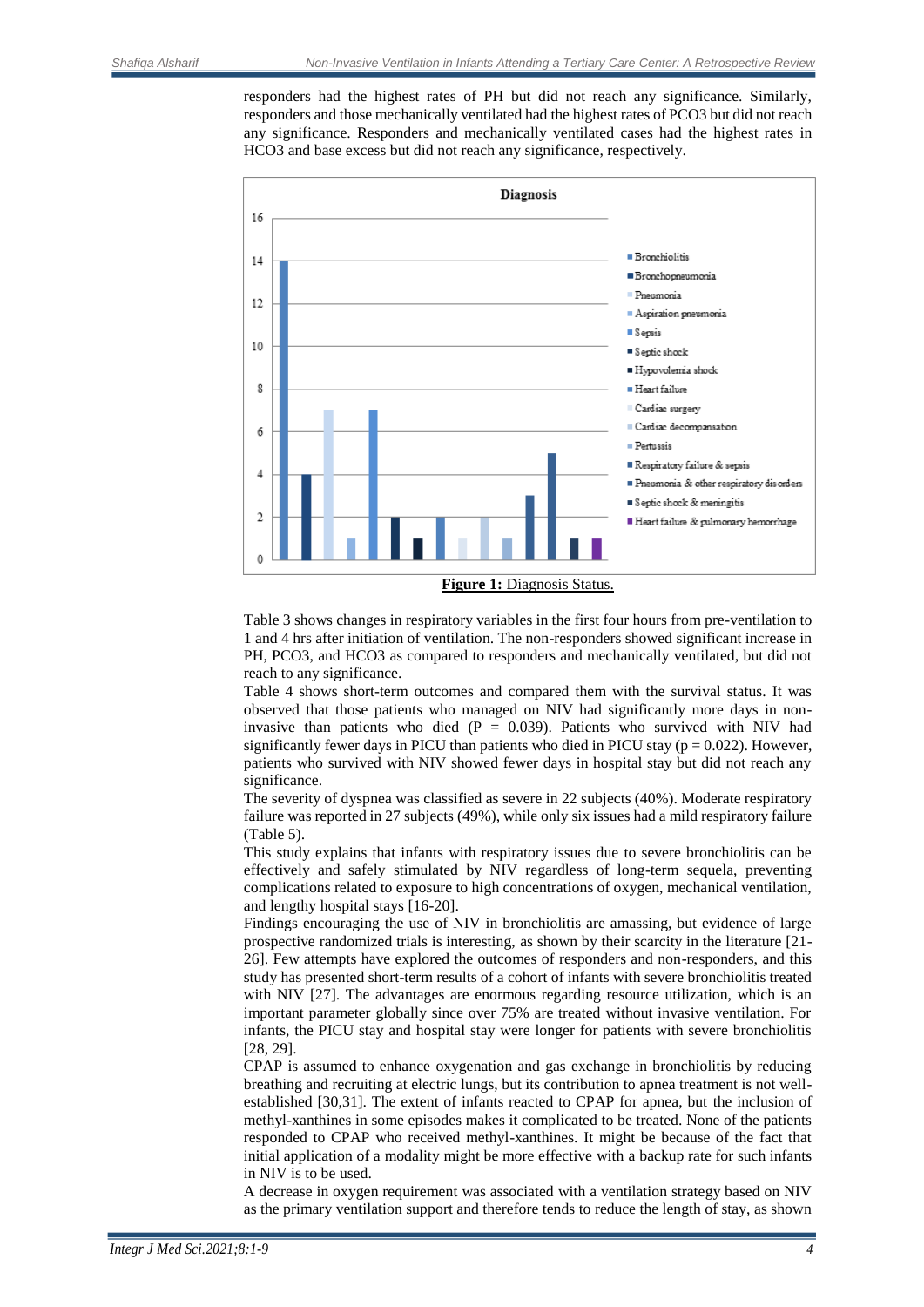in the previous study [32]. This difference can be explained by the use of sedative drugs in intubated infants. On the contrary, this was not related to a substantial decrease in ventilation duration. The paucity of a standardized weaning protocol can demonstrate the lack of reduction in ventilation duration with NIV for infants treated by NIV [33]. The mean hospital length of stay was higher (6 days for the NIV group) as compared to those reported in previous studies [34, 35]. Due to different reasons, the hospital stay of infants with severe bronchiolitis can be prolonged, which includes differences in the discharged policy, social problems, and feeding troubles. The findings do not deem to be demonstrated by a lower severity in infants throughout the NIV period. The comorbidities of severe pneumonia infection are majorly associated with pre-existing factors.

| Table 1: Admission characteristics       |                  |                |                    |  |
|------------------------------------------|------------------|----------------|--------------------|--|
|                                          | <b>Frequency</b> | Percent        |                    |  |
|                                          | Female           | 25             | 45.5               |  |
| Sex*                                     | Male             | 24             | 43.6               |  |
|                                          | Total            | 49             | 89.1               |  |
| Age at the time of<br>admission (months) |                  |                | $4.378 \pm 3.1796$ |  |
| Oxygen requirement on                    |                  |                |                    |  |
| admission*                               |                  |                | $3.128 \pm 2.6971$ |  |
|                                          | Term             | 51             | 92.7               |  |
| <b>Delivery</b>                          | Preterm          | $\overline{4}$ | 7.3                |  |
|                                          | Total            | 55             | 100.0              |  |
|                                          | N <sub>o</sub>   | $\overline{4}$ | 7.3                |  |
| Fever*                                   | Yes              | 37             | 67.3               |  |
|                                          | Total            | 41             | 74.5               |  |
|                                          | N <sub>o</sub>   | $\overline{4}$ | 7.3                |  |
| Cough*                                   | Yes              | 37             | 67.3               |  |
|                                          | Total            | 41             | 74.5               |  |
|                                          | N <sub>o</sub>   | $\overline{c}$ | 3.6                |  |
| Apnea*                                   | Yes              | 39             | 70.9               |  |
|                                          | Total            | 41             | 74.5               |  |
| <b>Shortness of Breath*</b>              | Yes              | 41             | 74.5               |  |
|                                          | N <sub>o</sub>   | 3              | 5.5                |  |
| Non-invasive ventilation in              | Yes              | 37             | 67.3               |  |
| ER                                       | <b>MV</b>        | 15             | 27.3               |  |
|                                          | Total            | 55             | 100.0              |  |
|                                          | No               | 40             | 72.7               |  |
| Non-invasive ventilation in              | Yes              | $\mathbf{1}$   | 1.8                |  |
| $1-4hr$                                  | <b>MV</b>        | 14             | 25.5               |  |
|                                          | Total            | 55             | 100.0              |  |
|                                          | N <sub>o</sub>   | 39             | 70.9               |  |
| <b>Non-invasive ventilation</b>          | Yes              | $\overline{2}$ | 3.6                |  |
| after $>24$ hr                           | <b>MV</b>        | 14             | 25.5               |  |
|                                          | Total            | 55             | 100.0              |  |
|                                          | N <sub>o</sub>   | 32             | 58.2               |  |
| <b>MV</b> after CPAP                     | Yes              | 8              | 14.5               |  |
|                                          | MV               | 15             | 27.3               |  |
|                                          | Total            | 55             | 100.0              |  |
|                                          | Yes              | 48             | 87.3               |  |
| <b>Survival</b>                          | $\rm No$         | 7              | 12.7               |  |
|                                          | Total            | 55             | 100.0              |  |
| PICU Stay (days)                         |                  |                | $6.37 \pm 5.490$   |  |
| <b>Total HS (days)</b>                   |                  |                | $16.60 \pm 12.150$ |  |

\* Variables showed missing observations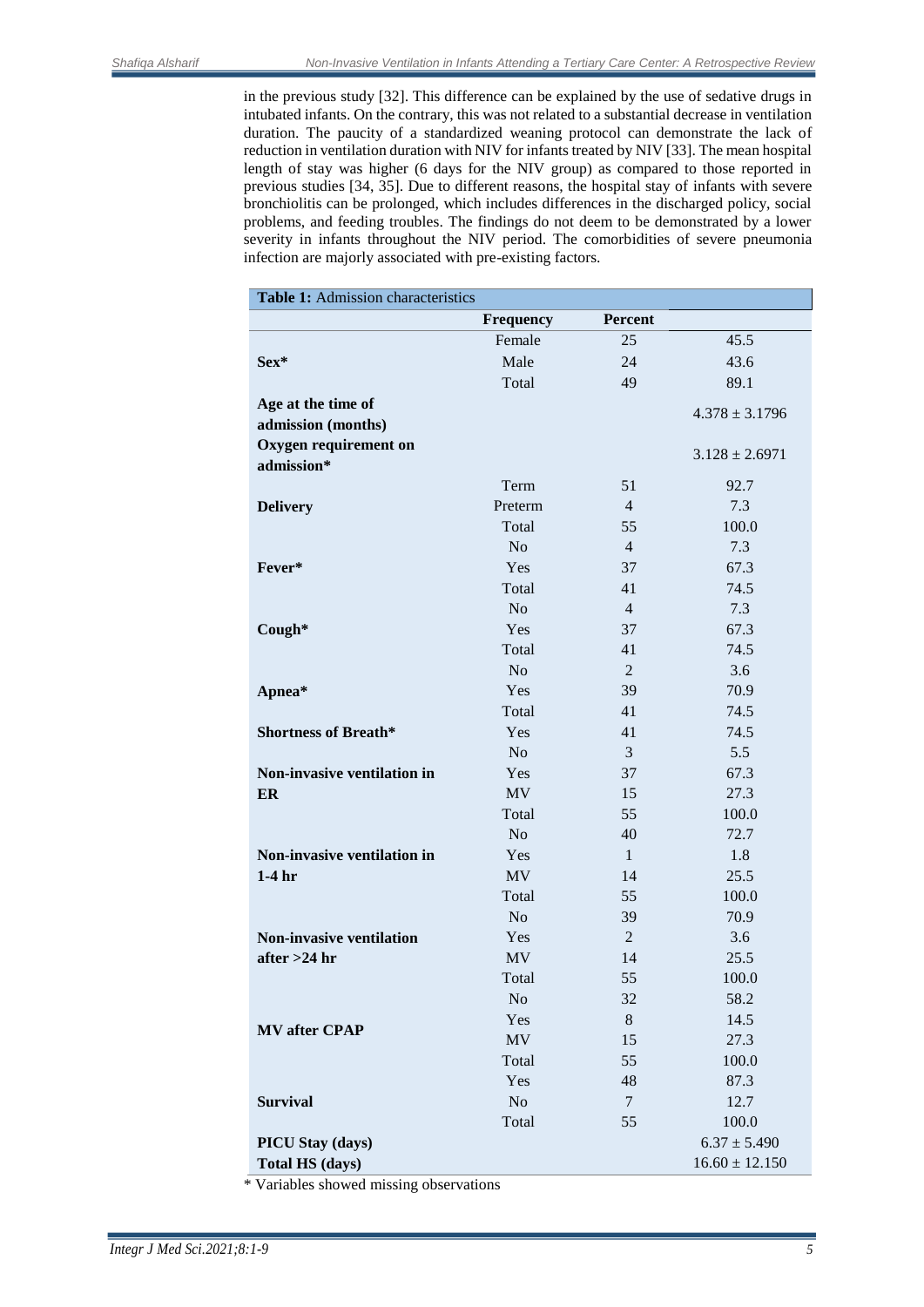**Table 2:** Respiratory parameters for responders, non-responders, and mechanically ventilated from outset\*

|                  |        | <b>Responders</b><br>$(N = 3)$ | Non-responders<br>$NIV (N = 37)$ | <b>Mechanical</b><br>ventilation<br>$(N = 1)$ | $P$ (test) |
|------------------|--------|--------------------------------|----------------------------------|-----------------------------------------------|------------|
| Ph               | Median | 7.28                           | 7.27                             | 7.21                                          | 0.526      |
|                  | Range  | 7.28-7.36                      | 7.12-7.41                        | $0 - 7.21$                                    |            |
| PCO <sub>2</sub> | Median | 54                             | 47                               | 49                                            | 0.678      |
|                  | Range  | $46 - 56$                      | $31 - 68$                        | $0-49$                                        |            |
| HCO <sub>3</sub> | Median | 23                             | 19.2                             | 19.2                                          | 0.386      |
|                  | Range  | 18.3-28.5                      | 13-29.4                          | $0-19.2$                                      |            |
| <b>Base</b>      | Median | 5.3                            | 4.3                              | 5.6                                           |            |
| excess           | Range  | $1.2 - 6.3$                    | $2.1 - 8.3$                      | $0 - 5.6$                                     | 0.778      |

\* Variables showed missing observations

| <b>Table 3:</b> Changes in respiratory variables in the first 4 hours (1-4) in infants* |        |                                |                                  |                                                      |            |
|-----------------------------------------------------------------------------------------|--------|--------------------------------|----------------------------------|------------------------------------------------------|------------|
|                                                                                         |        | <b>Responders</b><br>$(N = 3)$ | Non-responders<br>$NIV (N = 37)$ | <b>Mechanical</b><br><b>ventilation</b><br>$(N = 1)$ | $P$ (test) |
| <b>Ph</b>                                                                               | Median | 7.27                           | 7.36                             | 7.21                                                 | 0.356      |
|                                                                                         | Range  | 7.12-7.41                      | $0 - 7.36$                       | $0 - 7.21$                                           |            |
| PCO <sub>2</sub>                                                                        | Median | 47                             | 54                               | 49                                                   | 0.777      |
|                                                                                         | Range  | $31 - 68$                      | $0 - 54$                         | $0-49$                                               |            |
| HCO <sub>3</sub>                                                                        | Median | 19.2                           | 28.5                             | 19.2                                                 | 0.097      |
|                                                                                         | Range  | 13-29.4                        | $0-28.5$                         | $0-19.2$                                             |            |
| <b>Base</b>                                                                             | Median | 4.3                            | 5.3                              | 5.6                                                  | 0.852      |
| excess                                                                                  | Range  | $2.1 - 8.3$                    | $0 - 5.3$                        | $0 - 5.6$                                            |            |

\* Variables showed missing observations

| <b>Table 4:</b> Comparison between short-term outcomes and survival group |                     |                   |            |  |
|---------------------------------------------------------------------------|---------------------|-------------------|------------|--|
|                                                                           | Survived $(N = 36)$ | Died ( $N = 4$ )  | $P$ (test) |  |
| Total days in non-invasive                                                | $3.11 \pm 2.18$     | $2.75 \pm 3.5$    | 0.039      |  |
| <b>PICU Stay (days)</b>                                                   | $5.72 \pm 3.82$     | $12.25 \pm 13.02$ | 0.022      |  |
| Total HS (days)                                                           | $16.33 \pm 12.1$    | $19 \pm 13.61$    | 0.683      |  |

| <b>Table 5:</b> Severity of respiratory failure |                   |                |                                  |              |  |  |
|-------------------------------------------------|-------------------|----------------|----------------------------------|--------------|--|--|
|                                                 | <b>Responders</b> | Non-responders | <b>Mechanical</b><br>Ventilation | <b>Total</b> |  |  |
| Mild ARF, $n$ $(\%)$                            | 0(0)              | 5(83.3)        | 1(16.7)                          | 6(11)        |  |  |
| Moderate ARF, $n$ $(\%)$                        | 2(7.40)           | 24 (88.9)      | 1(3.70)                          | 27(49)       |  |  |
| Severe ARF, $n$ $(\% )$                         | 1(4.55)           | 20 (90.90)     | 1(4.55)                          | 22(40)       |  |  |

A threshold for intubation has been recommended in guidelines for NIV use in the adult population, such as complications or deterioration of therapy. However, similar procedures were absent for infant bronchiolitis. A trial of NIV is suggested as non-responders had similar findings to those mechanically ventilated from the initial admission in most cases. It is assumed that guideline construction should consider hypercarbia degree at presentation, where pre-set CPAP might be less influential as a sole modality. That reaction should guide the requirement for elevation or adjustment of therapy, even as early as throughout the first 4 hr. This approach equals treatment strategy with invasive ventilation, where adjustment and troubleshooting are needed if the preferred response is not produced but has not previously been detected with respect to NIV for bronchiolitis.

Infants successfully managed with NIV were likely less effective than those who were mechanically ventilated and might have controlled regardless of respiratory support. It was unlikely that an unrepresentative group was examined because a total of 55 patients were admitted to the hospital with bronchiolitis over the 18-months study period. On the contrary, almost all of the patients had achieved the objective criteria for respiratory support.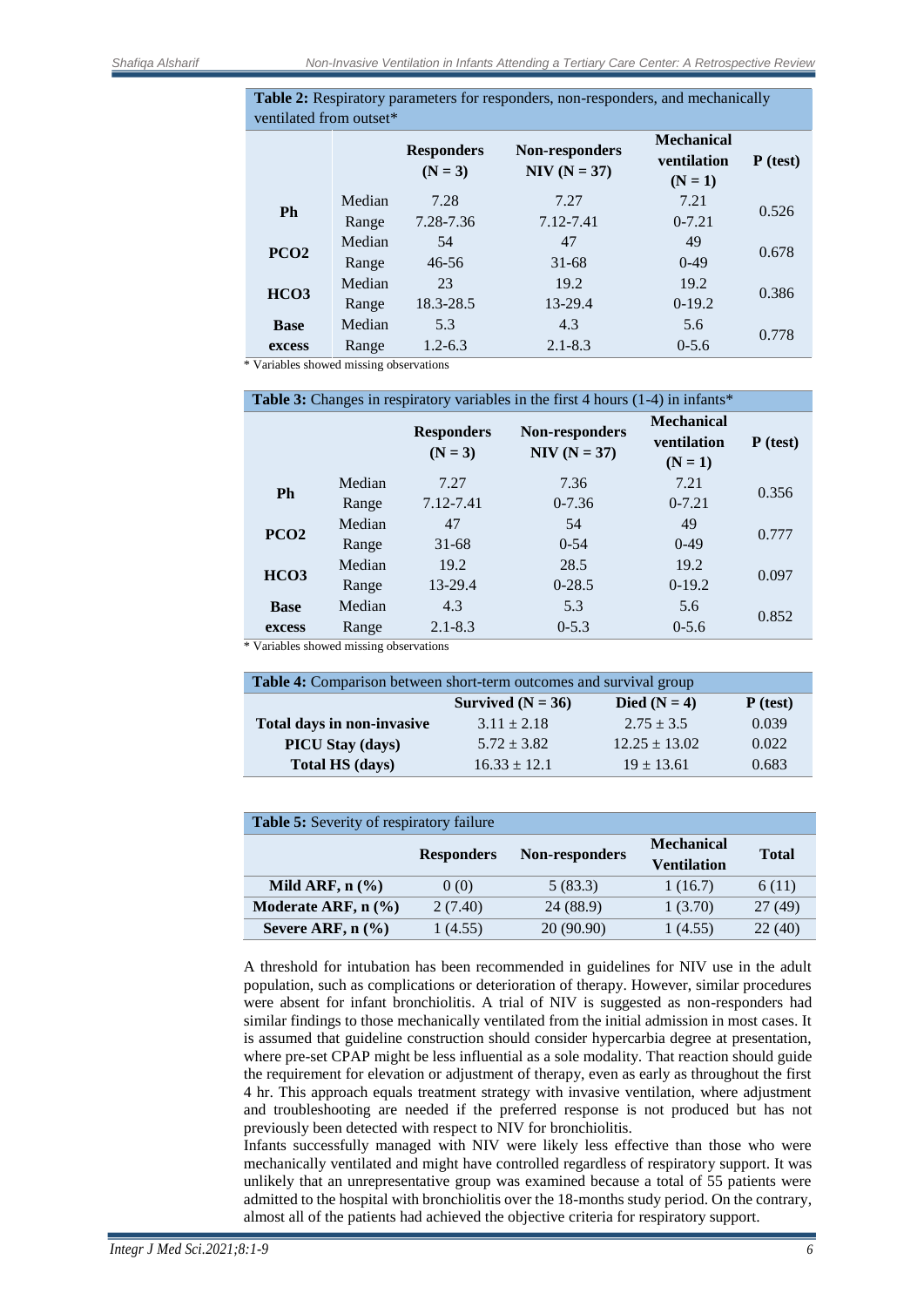## **CONCLUSION**

NIV was effectively and safely used over 18 months for supporting infants with pneumonia due to bronchiolitis with a low requirement to elevate to invasive ventilation. Evidence on presentation and clinical course assist in developing guidelines for the use of NIV in bronchiolitis for infants. The retrospective nature of the data and the small sample sizes were the limitations of this study. Some biological data were lacking, such as blood gas analysis. No written standardized protocols were used for setting and weaning for the NIV group over the study period. On the contrary, the study was conducted in the same PICU over 18-months with the same physicians to postulate that habits did not change over the study. The prospective controlled trial will be necessary for confirming the efficiency of NIV compared with intubation for evaluating possible advantages in the length of hospital stay and PICU.

## **Acknowledgments**

The author is very thankful to all the associated personnel in any reference that contributed for the purpose to this research.

### **Authors' contributions**

The participation of each author corresponds to the criteria of authorship and contributorship emphasized in the Recommendations [for the Conduct, Reporting, Editing, and Publication](http://www.icmje.org/recommendations/browse/)  [of Scholarly work in Medical Journals of the International Committee of Medical Journal](http://www.icmje.org/recommendations/browse/)  [Editors.](http://www.icmje.org/recommendations/browse/) Indeed, all the authors have actively participated in the redaction, the revision of the manuscript, and provided approval for this final revised version.

**Funding**  This research is not funded by any resource.

# **Conflict of interest**

The author declares no competing interest.

### **Data Availability**

The datasets used and analyzed during the current study are available from the corresponding author on reasonable request.

**Supplementary Materials** None

#### **Ethical approval**

Although this is not a direct human study, no patient identifying data were used in the present study, but still, the authors declare that all the ethical principles were obeyed while designing and conducting the present study. In the time this study was designed and conducted, our institution did not have any research or ethics committee, but the protocol for the present study was officially approved by the institutional academic council (Reference no: 181- 3/9/2016).

## **REFERENCES**

- [1] Lazner MR, Basu AP, Klonin H. Non-invasive ventilation for severe bronchiolitis: Analysis and evidence. Pediatr Pulmonol. 2012 Sep; 47(9):909–16. Doi: [10.1002/ppul.22513](https://doi.org/10.1002/ppul.22513)
- [2] Ganu SS, Gautam A, Wilkins B, Egan J. Increase in use of non-invasive ventilation for infants with severe bronchiolitis is associated with decline in intubation rates over a decade. Intens Care Med. 2012; 38(7): 1177–1183. Doi[: 10.1007/s00134-012-2566-4](https://doi.org/10.1007/s00134-012-2566-4)
- [3] Fujiogi M, Goto T, Yasunag H, Fujishiro J, Mansbach JM, Camargo CA Jr, et al. Trends in Bronchiolitis Hospitalizations in the United States: 2000–2016. Pediatrics. 2019 Dec ; 144(6): e2019614. Doi: [10.1542/peds.2012-3877d](https://doi.org/10.1542/peds.2012-3877d)
- [4] Prill MM, Iwane MK, Little D, Gerber SI. Investigation of Respiratory Syncytial Virus–Associated Deaths Among US Children Aged <2 Years, 2004–2007. J Pediatric Infect Dis Soc. 2016 Sep;5(3):333–6. Doi[: 10.1093/jpids/piv006](https://doi.org/10.1093/jpids/piv006)
- [5] Ericksen RT, Guthrie C, Carroll T. The Use of Procalcitonin for Prediction of Pulmonary Bacterial Coinfection in Children With Respiratory Failure Associated With Viral Bronchiolitis. Clin Pediatr. 2019 Mar; 58(3):288–294. Doi[: 10.1177/0009922818816432](https://doi.org/10.1177/0009922818816432)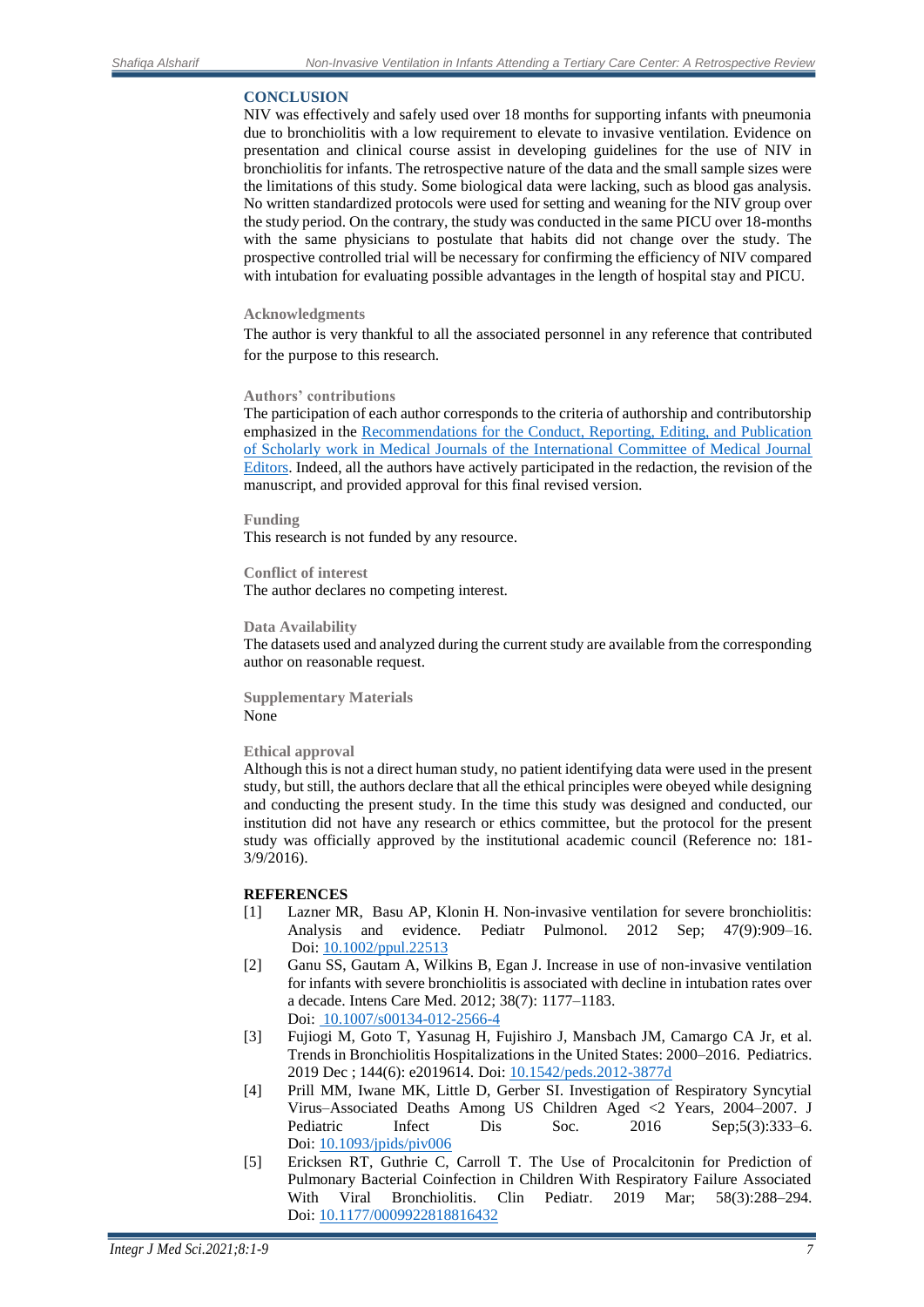- [6] Esfahani MT, Keshavarz K, Keshtkari A, Mansourkhani HS, Akbartabar Toori M, et al. Effect of Caffeine on Coughing in Children Aged 3-36 Months: A Randomized Clinical Trial. J Clinic Care Skill. 2019; 1(2): 81-87. [Accessed 2021 Jul 17]. Available from [http://jccs.yums.ac.ir/browse.php?a\\_code=A-10-29-3&sid=1&slc\\_lang=en](http://jccs.yums.ac.ir/browse.php?a_code=A-10-29-3&sid=1&slc_lang=en)
- [7] Green CA, Yeates D, Goldacre A, Sande C, Parslow RC, McShane P, et al. Admission to hospital for bronchiolitis in England: trends over five decades, geographical variation and association with perinatal characteristics and subsequent asthma. Arch Dis Child. 2016 Feb; 101(2):140–146. Doi[: 10.1136/archdischild-2015-308723](https://doi.org/10.1136/archdischild-2015-308723)
- [8] Franklin D, Fraser JF, Schibler A. Respiratory support for infants with bronchiolitis, a narrative review of the literature. Paediat Respir Rev. 2019 Apr; 30: 16-24. Doi[: 10.1016/j.prrv.2018.10.001](https://doi.org/10.1016/j.prrv.2018.10.001)
- [9] Turnham H, Agbeko RS, Furness J, Pappachan JV, Sutcliffe AG, Ramnarayan P. Non-invasive respiratory support for infants with bronchiolitis: a national survey of practice. BMC Pediatrics. 2017; 17(1). Doi: [10.1186/s12887-017-0785-0](https://doi.org/10.1186/s12887-017-0785-0)
- [10] Joshi N, Estes MK, Shipley K, Lee HD, Zaurova M. Noninvasive ventilation for patients in acute respiratory distress: an update [digest]. Emerg Med Pract. 2017 Feb 22;19(2): S1-S2.
- [11] Combret Y, Prieur G, LE Roux P, Médrinal C. Non-invasive ventilation improves respiratory distress in children with acute viral bronchiolitis: a systematic review. Minerva Anestesiol. 2017 Jun; 83(6):624-637. Doi[: 10.23736/s0375-9393.17.11708-6](https://doi.org/10.23736/s0375-9393.17.11708-6)
- [12] Agrawal R, Lalitha AV, Sumithra S, Kare J, Raj MJ. Predictors of the failure of noninvasive ventilation in children with acute respiratory distress: A prospective observational study," Indian J child health. 2019; 6(1):6-11. Doi[: 10.32677/ijch.2019.v06.i01.002](https://doi.org/10.32677/ijch.2019.v06.i01.002)
- [13] Clayton JA, McKee B, Slain KN, Rotta AT, Shein SL. Outcomes of Children With Bronchiolitis Treated With High-Flow Nasal Cannula or Noninvasive Positive Pressure Ventilation. Pediatr Criti Care Med. 2019 Feb;20(2):128–135. Doi: [10.1097/pcc.0000000000001798](https://doi.org/10.1097/pcc.0000000000001798)
- [14] Macnab AJ, Macrae DJ, Henning RJ. Care of the critically ill child. Saunders; 1999.
- [15] Flamant C, Hallalel F, Nolent P, Chevalier J-Y, Renolleau S. Severe respiratory syncytial virus bronchiolitis in children: from short mechanical ventilation to extracorporeal membrane oxygenation. Eur J Pediatr. 2005 Feb ; 164(2): 93–98. Doi[: 10.1007/s00431-004-1580-0](https://doi.org/10.1007/s00431-004-1580-0)
- [16] Smith A, Kelly DP, Hurlbut J, Melvin P, Russ CM. Initiation of Noninvasive Ventilation for Acute Respiratory Failure in a Pediatric Intermediate Care Unit. Hosp Pediatr. 2019 Jul; 9 (7) :538–544. Doi: [10.1542/hpeds.2019-0034](https://doi.org/10.1542/hpeds.2019-0034)
- [17] Rajapreyar P, Kopp W, Randolph A. Acute Respiratory Failure and Management. Critic Care Pediatr Immunocompromised Hematology/Oncology Patient. 2019; 195- 210. Doi: [10.1007/978-3-030-01322-6\\_11](https://doi.org/10.1007/978-3-030-01322-6_11)
- [18] Hosheh O, Wang J. Does caffeine prevent intubation in babies with bronchiolitis who present with apnoea? Arch Dis Child. 2019 Oct; 104(10): 1016–1018. Doi[: 10.1136/archdischild-2019-317668](https://doi.org/10.1136/archdischild-2019-317668)
- [19] Ilarslan NEC, Gunay F, Haskologlu ZS, Bal SK, Tezcaner ZC, Kirsaclioglu CT, et al. Evaluation of children with chronic cough including obstructive sleep apnea: a single-center experience. Europ J Pediatr. 2018 Oct; 178 (2):189–197. Doi[: 10.1007/s00431-018-3276-x](https://doi.org/10.1007/s00431-018-3276-x)
- [20] Rostad CA. Respiratory Syncytial Virus: Spectrum of Clinical Manifestations and Complications in Children. Pediatr Ann. 2019 Sep 1; 48(9) e349–e353. Doi[: 10.3928/19382359-20190815-01](https://doi.org/10.3928/19382359-20190815-01)
- [21] Jat KR, Mathew JL. Continuous positive airway pressure (CPAP) for acute bronchiolitis in children. Cochrane Database Syst Rev. 2019. Doi[: 10.1002/14651858.cd010473.pub2](https://doi.org/10.1002/14651858.cd010473.pub2)
- [22] Mayordomo-Colunga J, Rey C, Medina A, Martínez-Camblor P, Vivanco-Allende A, Concha A. Helmet Versus Nasal-Prong CPAP in Infants With Acute Bronchiolitis. Respiratory care. 2018 Apr; 63(4):455-463, Doi[: 10.4187/respcare.05840](https://doi.org/10.4187/respcare.05840)
- [23] de la Cuesta RM, del Villar Guerra P, Villanueva AM, Modesto Alaport V, Modesto Alaport V, Bartolomé Albistegui MJ, et al. [CPAP vs therapy in infants being